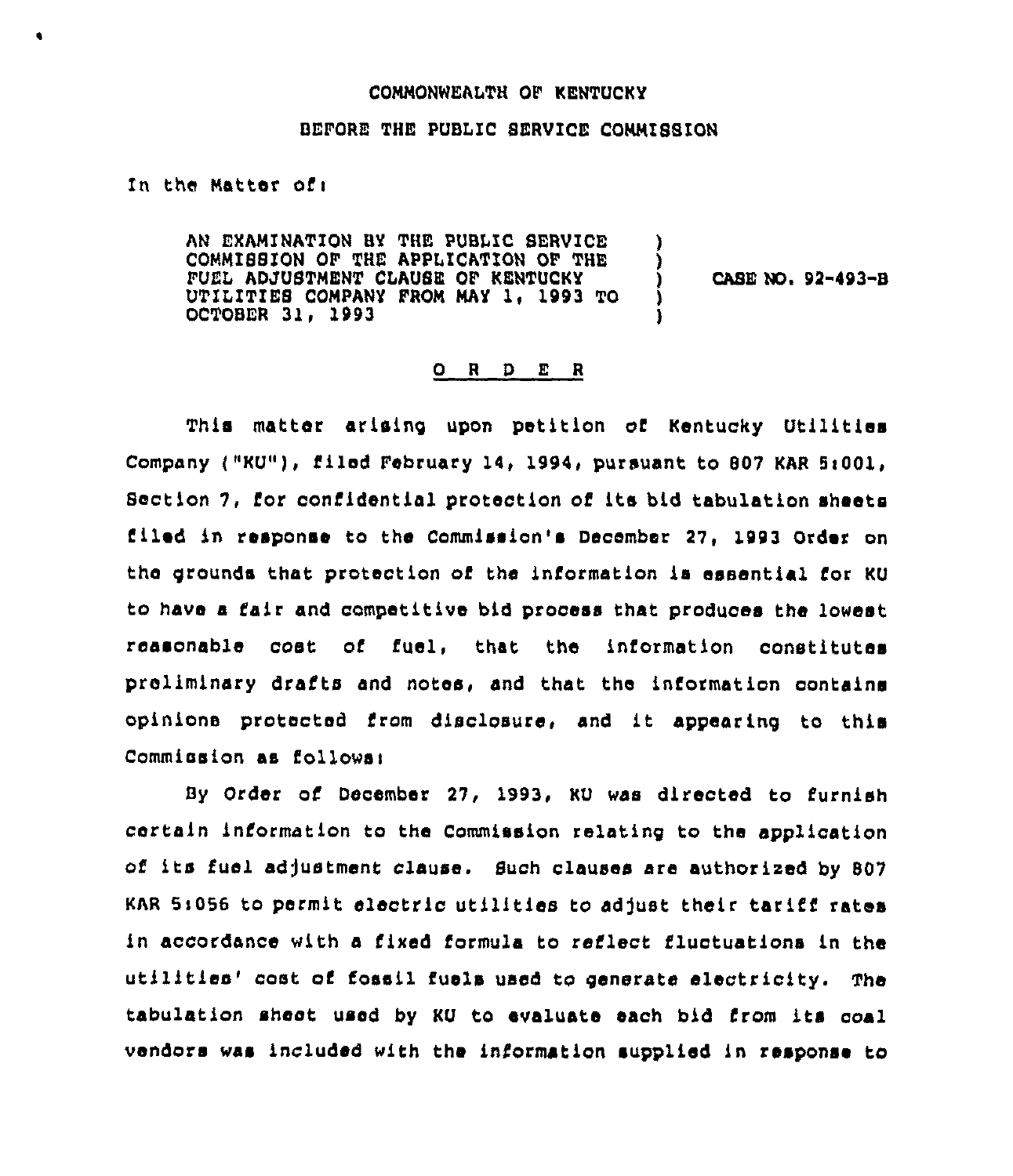the data request. In Lts petLtion, KU maintains thar the information sought to be protected is exempt from public disolosure under the provisions of KRS  $61.878$  (c),(h), and (i),

 $\pmb{\epsilon}$ 

KBS 51,872()) requires information filed with the Commission to be available for public information unless speoifically exempted by statute. The exemptions from this requirement are provided in  $KRS$   $61.878(1)$ . That section of the statute exempts 11 categories of information. One category exempted by paragraph (c) is commercial information confidentially disclosed to the Commission. To qualify for that exemption, it must be established that disclosure of the information Ls likely to cause substantial harm to the party from whom the information was obtained. To satisfy this test, the party claiming confidentiality must demonstrate aotual competition and a likelihood of substantial competitive injury if the information is disclosed. Competitive injury occurs when disclosure of the information gives competitors an unfair businee» advantage,

KU maintains that protection of the bid tabulation sheets is essential for KU to have a fair and competitive bid process that produces the lowest reasonable cost of fuel. The company arques that placinq this information in the public record will allow prospective ooal suppliers to manipulate the KU bid process to their advantage and to the detriment of KU customers. This argument ignores the dynamics of the bidding process,

Since KU purchases its coal in a competitive market, it is more logical to assume that prospective suppliers knowing they face

 $-2-$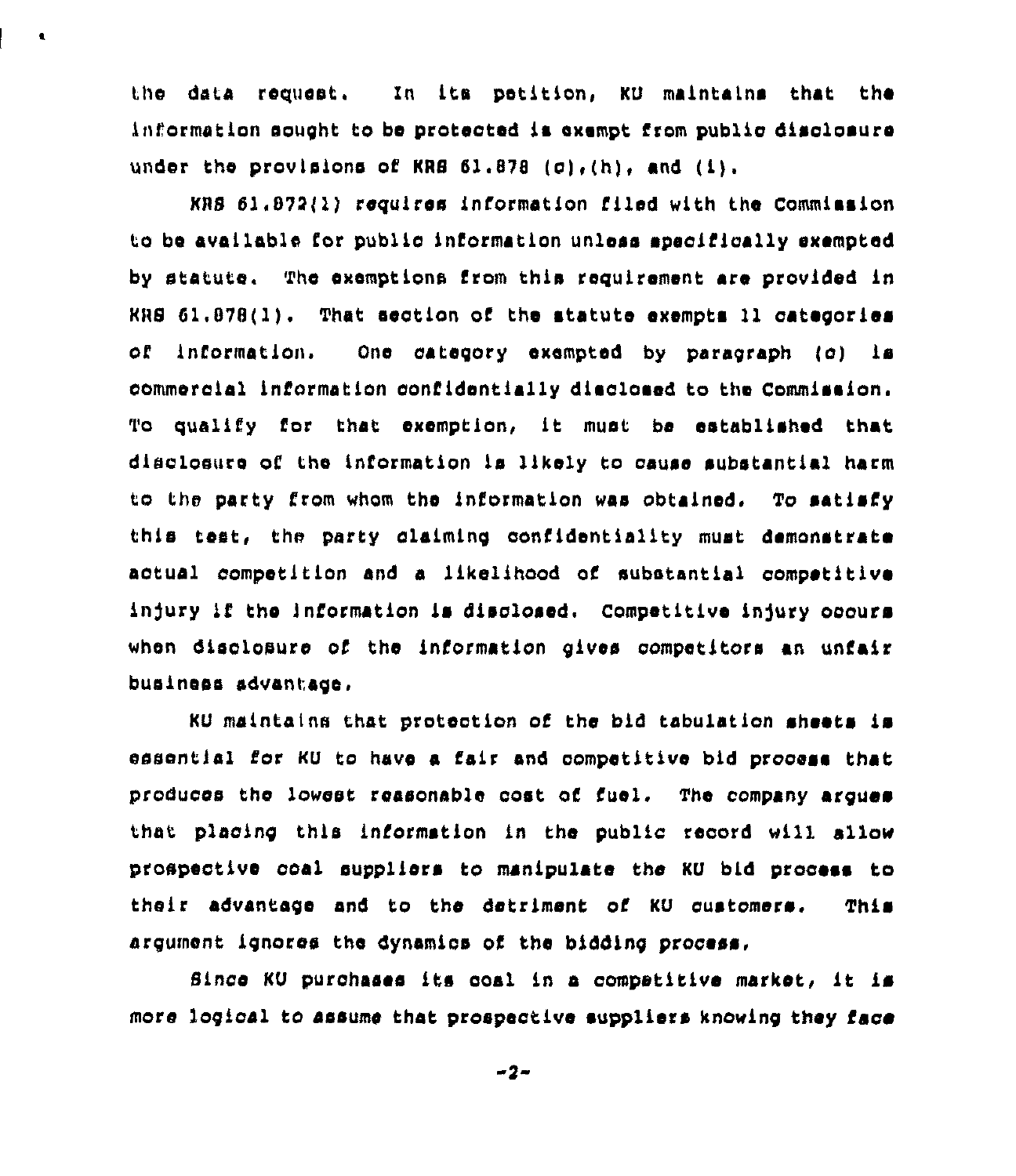competition from each other will continue to offer coal at the best terms they oan afford in order to obtain the contract. Therefore, the information is not entitled to protection on those grounds.

KU also contends that the information sought to be protected is exempt from disclosure as a preliminary draft, note, or correspondence under KRS  $61.878(1)(h)$  and as a preliminary opinion exempt under KRS 61.878(1)(i). Both of these sections, however, are intendod to protoct the decision making process of publio agencies and do not extend to information filed with those agencies, Therefore, the information is not entitled to confidential protection on those grounds.

finally, some of the information sought to be proteoted can be derived Crom coal purchase contraots executed by KU, These contracts are required to be filed with the Commission by Section l(7} of S07 KAR 5<056 and must be available for pub) lc Lnspeotion under Section  $1(10)$  of the same regulation.

This Commission being otherwise sufficiently advised,

IT IS ORDERED that:

À.

1. The petition to protect as confidential the bid tabulation sheets Piled by KU be and is hereby denied.

2. Tho information sought to be protected shall be held and rotained by this Commission as confidential and shall not be open for public inspection for a period of 20 days from the date of this Order, at the expiration of which it shall be placed in the public record without further Orders herein.

 $-3-$